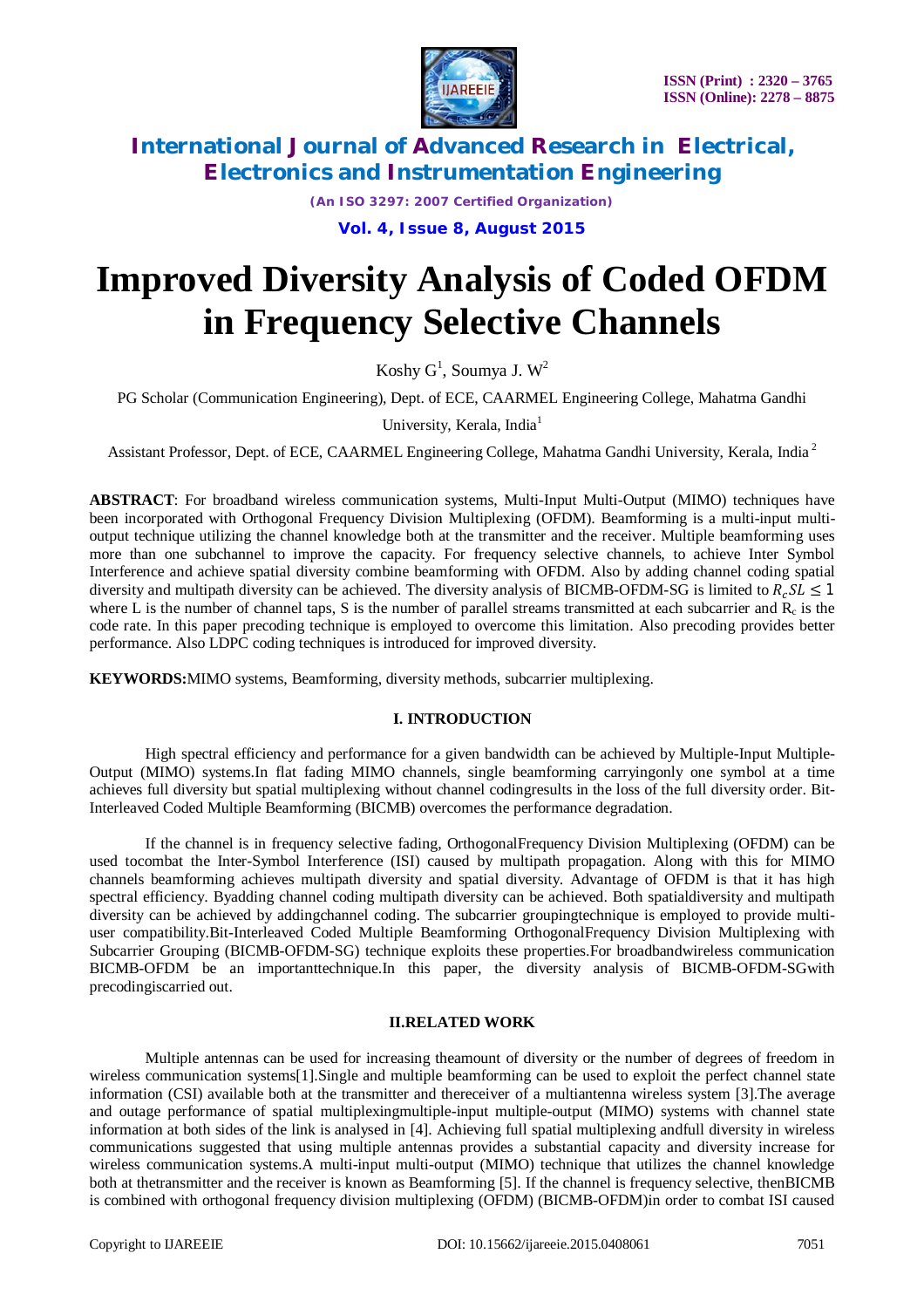

*(An ISO 3297: 2007 Certified Organization)*

### **Vol. 4, Issue 8, August 2015**

by the frequency-selective channels[6].Designed a bit interleaved coded modulations including a partial algebraic precoder in order totransmit several spatial streams with full diversity over a transmit beamformed MIMO channel[7]. Orthogonal frequency division multiplexing (OFDM) has beenshown to get ISI very well by converting the frequency selective channel into parallel at fadingchannels [9].The combination of bit interleaved coded modulation (BICM) and OFDM achieves the full frequency diversity ordered by a frequency selectivechannel with any kind of power delay profile [10].The use of channel knowledge at the transmitter, the technique known as beamforming, achieves themaximum diversity in space when the best Eigenmode is used (single beamforming)[11].

#### **II. SYSTEM MODEL**

Consider a BICMB-OFDM-SG system employing Nt transmit and Nr receive antennas, a convolutional code of code rate R<sub>c</sub>, and transmitting S parallel data streams.

First, generate the binary message and it is encoded using convolution encoder of code rate Rc. Trellis Structure is used to create required code rate, for ahigh rate punctured code a perforation matrix is combined. From the information bits this generates the bit codeword c. The code word is given to bit interleaver. For burst error-correction, interleaving is widely used. Here random bit interleaver is used.

In digital communication and storage systems, to improve the performance of forward error correcting codes interleaving is used frequently. Many communication channels in now a days are not memoryless. So errors typically occur in bursts rather than independently. It fails to recover the original code word,if the number of errors within a code word exceeds the error-correcting code's capability. Interleaving creates a more uniform distribution of errorsby shuffling source symbols across several code words.Interleaving inmulti carrier communication also provide frequency diversity e.g., to mitigate frequency-selective fading or narrowband interference.



Fig. 1: Bit Interleaved Coded Multiple Beamforming with Subcarrier Grouping transmitter side

The interleaved bit sequence is then modulated, hereQuadrature Amplitude Modulation (QAM) is used. Let the number of streams transmitted for each subcarrier be  $S \leq min\{Nt, Nr\}$  where Nt and Nr be the number of transmit and receive antennas. The symbol sequence is transmitted through M subcarriers. Hence, an $S \times 1$  symbol vector  $x_k(m)$  is transmitted through the m<sup>th</sup>subcarrier at the k<sup>th</sup> time instant with m = 1, . . .,M. Inverse Fourier Transform is applied to the sequence. Then Cyclic Prefix is added to the sequence. The length of Cyclic Prefix (CP) is  $L_{cr} \geq L$  with L denoting the number of channel taps. Cyclic prefix is employed by OFDM tocombat ISI caused by multipath propagation. It is then transmitted.

Let the quasi-static flat fading MIMO channel observedat the mthsubcarrierbe H(m). The frequency selective fading MIMO channel is assumed to be Rayleigh fading channel. For each subcarrier the Singular Value Decompositionbeamforming is carried out. Thebeamforming matrices at the  $m<sup>th</sup>$  subcarrier are determinedby SVD of  $H(m)$ .

$$
H(m) = U(m)\Lambda(m)V^H(m),
$$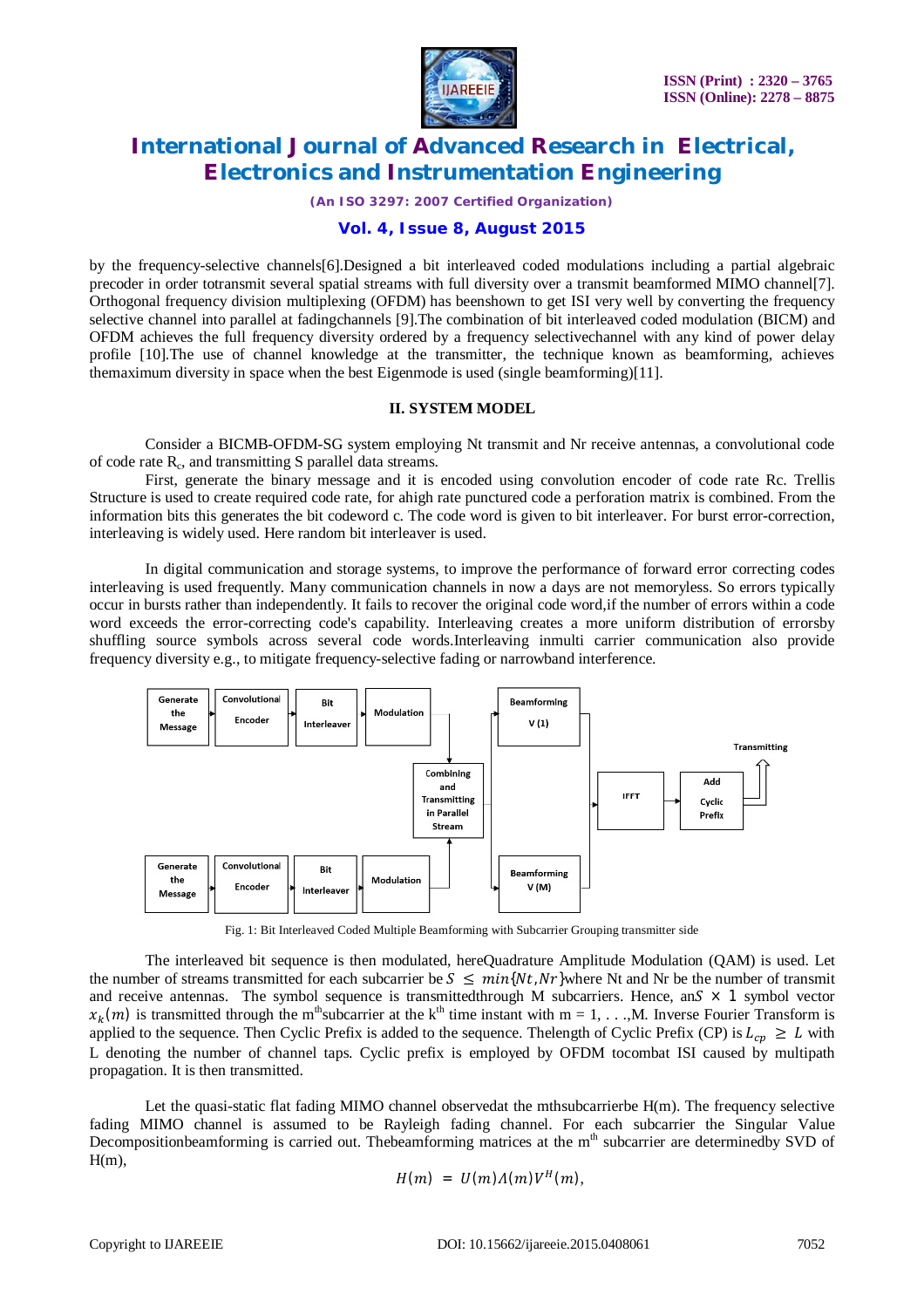

*(An ISO 3297: 2007 Certified Organization)*

#### **Vol. 4, Issue 8, August 2015**

where the U(m)matrix has order of Nr  $\times$ Nr and the V(m) matrix of Nt $\times$ Nt areunitary, and the Nr $\times$ Nt matrix Λ(m) is diagonal rectangular matrix. When Sstreams are transmitted at the same time, U (m) and V (m) are chosen asbeamforming matrices at the receiver and transmitter at them<sup>th</sup> subcarrier, respectively. The multiplications with beamforming matrices are carried outfor each subcarrier.

The system input-output relation for the  $m<sup>th</sup>$  subcarrier at the  $k<sup>th</sup>$ time instant is

$$
y_{k,s}(m) = \lambda_s(m)x_{k,s}(m) + n_{k,s}(m)
$$

with  $s = 1, \ldots, S$ , where  $y_{k,s}(m)$  and  $x_{k,s}(m)$  are the s<sup>th</sup>element of the  $S \times 1$  received symbol vector  $y_k(m)$ and the transmitted symbol vector  $x_k(m)$  respectively, and  $n_{k,s}(m)$  is the additive white Gaussian noise with zero mean.

In the receiver side the received data contains added white noise. Cylic prefix is being removed from the received data. Then fourier transform is applied to the sequence. Using the Beamforming matrix U (m), information is retrieved. The data is then separated to different encoders. Each encoding section consist of QAM demodulator, Random Bit De-interleaver, and Viterbi decoder. The output obtained from the decoder is the recreated message.

Finally, the Viterbi decoder, which applies the soft-input Viterbidecoding to find the information bit sequence  $\hat{b}$  the message formthecodeword $\hat{c}$  with the minimum sumweight.

The Maximum Likelihood (ML) bit metrics at the receiver for  $c<sub>k</sub> = b \in \{0, 1\}$ as

$$
\Delta(y_{k,s}(m), c_{k'}) = \min_{x \in X_{c_{k'}}^j} |y_{k,s}(m) - \lambda_s(m)x|^2
$$

and makes decisionsaccording to

$$
\hat{c} = \arg\min_c \sum_{k'} \Delta(y_{k,s}(m), c_{k'})
$$

 In the receiver side the received data contains added white noise. Cylic prefix is being removed from the received data. Then fourier transform is applied to the sequence. Using the Beamforming matrix U (m), information is retrieved.The data is then separated to different encoders. Each encoding section consist of QAM demodulator, Random Bit Deinterleaver, and Viterbi decoder. The output obtained from the decoder is the recreated message.



Fig. 2: Bit Interleaved Coded Multiple Beamforming with Subcarrier Grouping receiver side

Finally, the Viterbi decoder, which applies the soft-input Viterbidecoding to find the information bit sequence  $\hat{b}$  the message formthecodeword $\hat{c}$  with the minimum sumweight.

The Maximum Likelihood (ML) bit metrics at the receiver for  $c<sub>k</sub> = b \in \{0, 1\}$ as

$$
\Delta(y_{k,s}(m), c_{k'}) = \min_{x \in x_{c_{k'}}^j} |y_{k,s}(m) - \lambda_s(m)x|^2
$$

and makes decisionsaccording to

$$
\hat{c} = \arg\min_c \sum_{k'} \Delta(y_{k,s}(m), c_{k'})
$$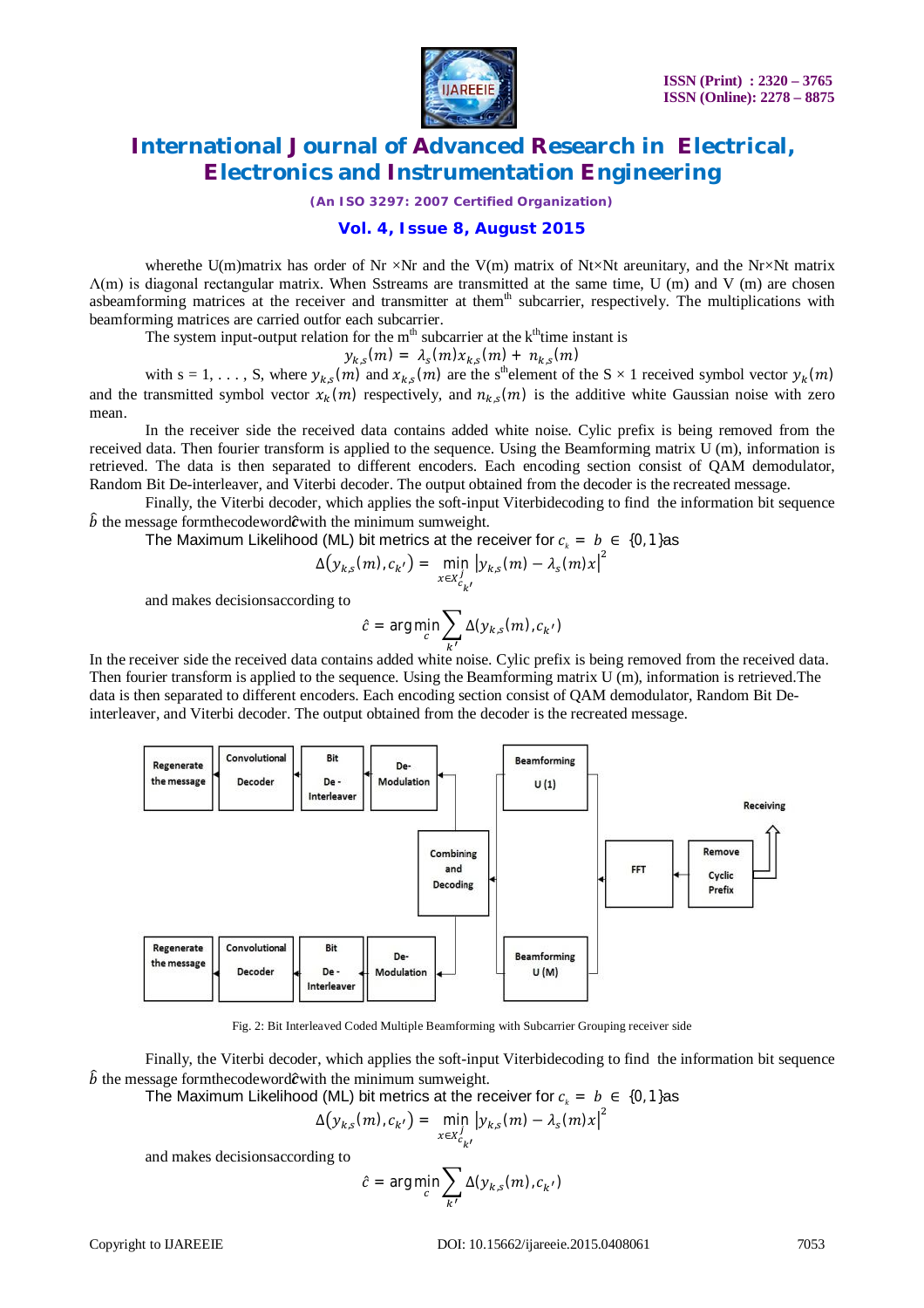

*(An ISO 3297: 2007 Certified Organization)*

### **Vol. 4, Issue 8, August 2015**

In practice, number of subcarriers M is always much larger than number of taps L. There exists correlation among subcarriers. Due to subcarrier correlation it will cause performance degradation. Subcarrier grouping is done to overcome the performance degradation. The subcarrier grouping technique is to transmitinformation through multiple group of subcarriers through multiple streams.The advantages of using OFDM are multi-user interferenceelimination, complexity reduction and Peak-to-Average Ratio (PAR) reduction.

For  $L < M$ , although there exists among subcarriers some subcarriers could be uncorrelated numbers. There are G = M/Lgroups of uncorrelated subcarriers. So transmit multiplestreams of bit codewords through these G different groups ofuncorrelated subcarriers

The diversity of BIMB-OFDM\_SG is limited to  $R_cSL \leq 1$ . In the case of  $R_cSL > 1$ , there always exists at least an error pathwith no errored bits transmitted through the first subchannelof a subcarrier. Proof of the limitationis explained in [2].



#### **III. PROPOSED METHOD**

Fig.3: BICMB-OFDM\_SG with precoding transmitter side

The precoding technique can be applied to each subcarrier. As compared to BICMBOFDM-SG in Fig. 1, two more precoding blocks are added along with the channelcoding, bit interleaver, and modulation. At the receiver side post decoding is done. Using this precoding technique it is able to overcome the criteria BICMB-OFDM-SG of  $R_c$ SL  $\leq$  1.So it provides better performance with the same transmission rate and offers multi-user compatibility.



Fig. 4: BICMB-OFDM-SG with precoding receiver side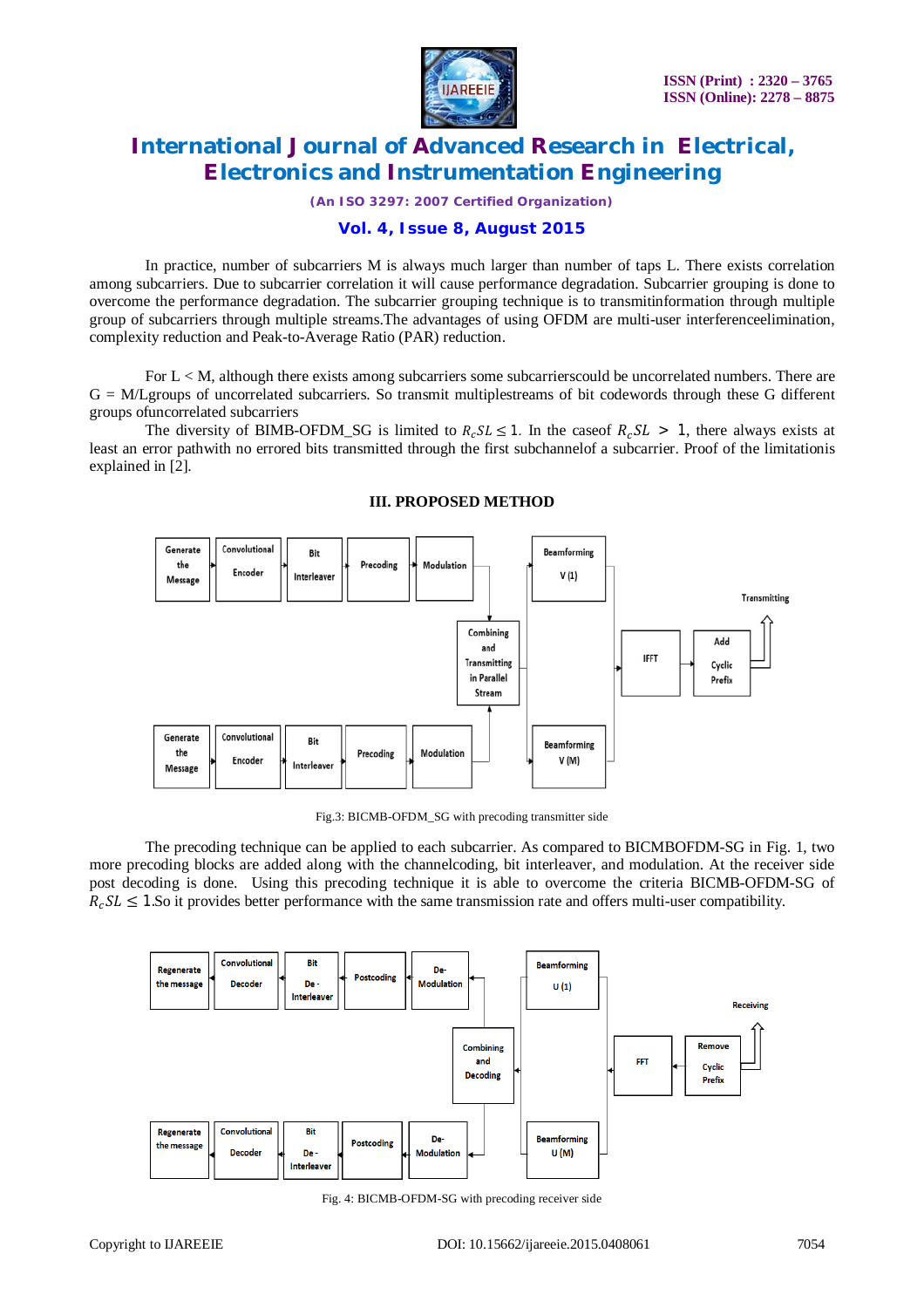

*(An ISO 3297: 2007 Certified Organization)*

### **Vol. 4, Issue 8, August 2015**

Fig. 3 and fig. 4represents the structure of BICMB-OFDM-SG withprecoding. In MIMO antenna communications precoding is a generalization of beamforming to support multi-stream transmission.

In precoding data from the interleaver is being previously coded before transmitting. The precoded data is then combined, beamformed and transmitted. At the receiving side after receiving the data, the postcoding technique is done. Information obtained after postcoding is given to demodulator, deinterleaver and decoder.



Fig.5: Improved BICMB-OFDM-SG transmitter side

For further improvement convolutional coding scheme is replaced low-density parity-check (LDPC) code. LDPC coding scheme has many advantages over convolutional codes. LDPC is a linear error correcting code. LDPC enables the transmission of a message over a noisy transmission. LDPC achieves shanon limit, so thes codes are called as capacity-approaching codes. Probability of lost information is very less. Figure 5 and 6 shows the transmitter and reciever of improved BICMB-OFDM-SG.



Fig.6: Improved BICMB-OFDM-SG receiver side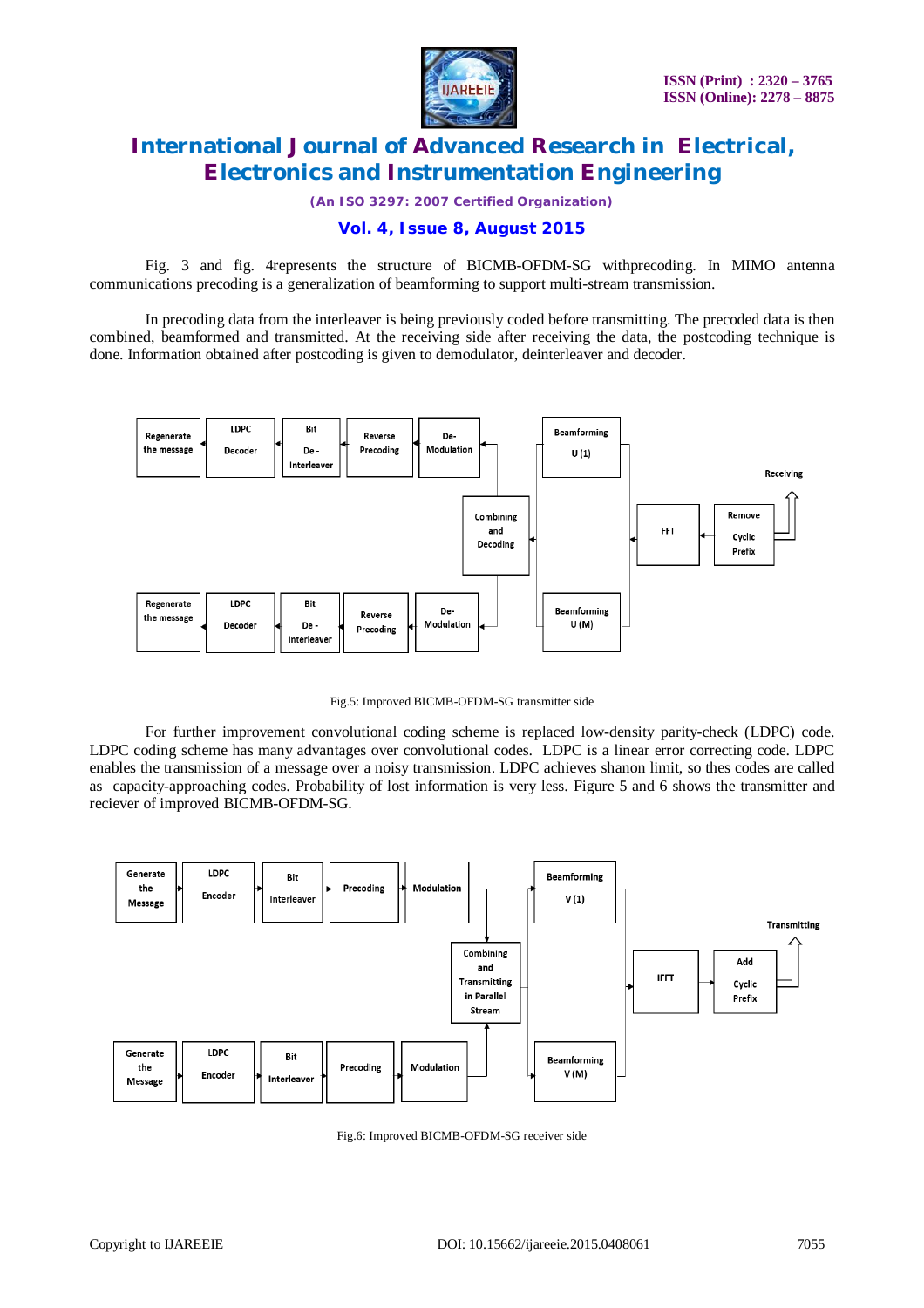

*(An ISO 3297: 2007 Certified Organization)*

#### **Vol. 4, Issue 8, August 2015**

#### **IV. SIMULATION RESULTS**

The simulation is done on MATLAB 2010. To verify the diversity analysis, using these values with number of taps  $L = 1$ , number of subcarriers  $M = 64$  using 16-QAM are consideredfor simulations. The number of employed subchannels for eachsubcarrier is assumed to be the same. The generator polynomialsin octal for the convolutional codes with  $R_c = V_2$  is (5, 7) respectively. The length of CP is  $L_{cp} = 8$ . Number of parallel streams are S=1 and S=2 is being considered.

For improved BICMB-OFDM-SG there requires creation of parity sparse matrix. The parity matrix used is of the order  $4096 \times 12288$  with number of information bit n= 4096 and number of encoded bits k=8192.

The figure 1 and 2 shows the existing system of BICMB-OFDM-SG transmitting side and receiving side. Figure 3 and 4 shows the BICMB-OFDM-SG with precoding transmitting side and receiving side. Figure 7 shows the BER vs. SNR for BICMB-OFDM-SG with and without precoding over equal power channel taps.



Fig.7: BER vs. SNR for BICMB-OFDM-SG with and without precoding over equal power channel taps.

Figure 5 and 6 shows the Improved BICMB-OFDM-SG with precoding transmitting side and receiving side. Figure 7 shows the BER vs. SNR for BICMB-OFDM-SG for Convolutional codes and LDPC over equal power channel taps.



Fig.8: BER vs. SNR for BICMB-OFDM-SG for Convolutional codes and LDPC